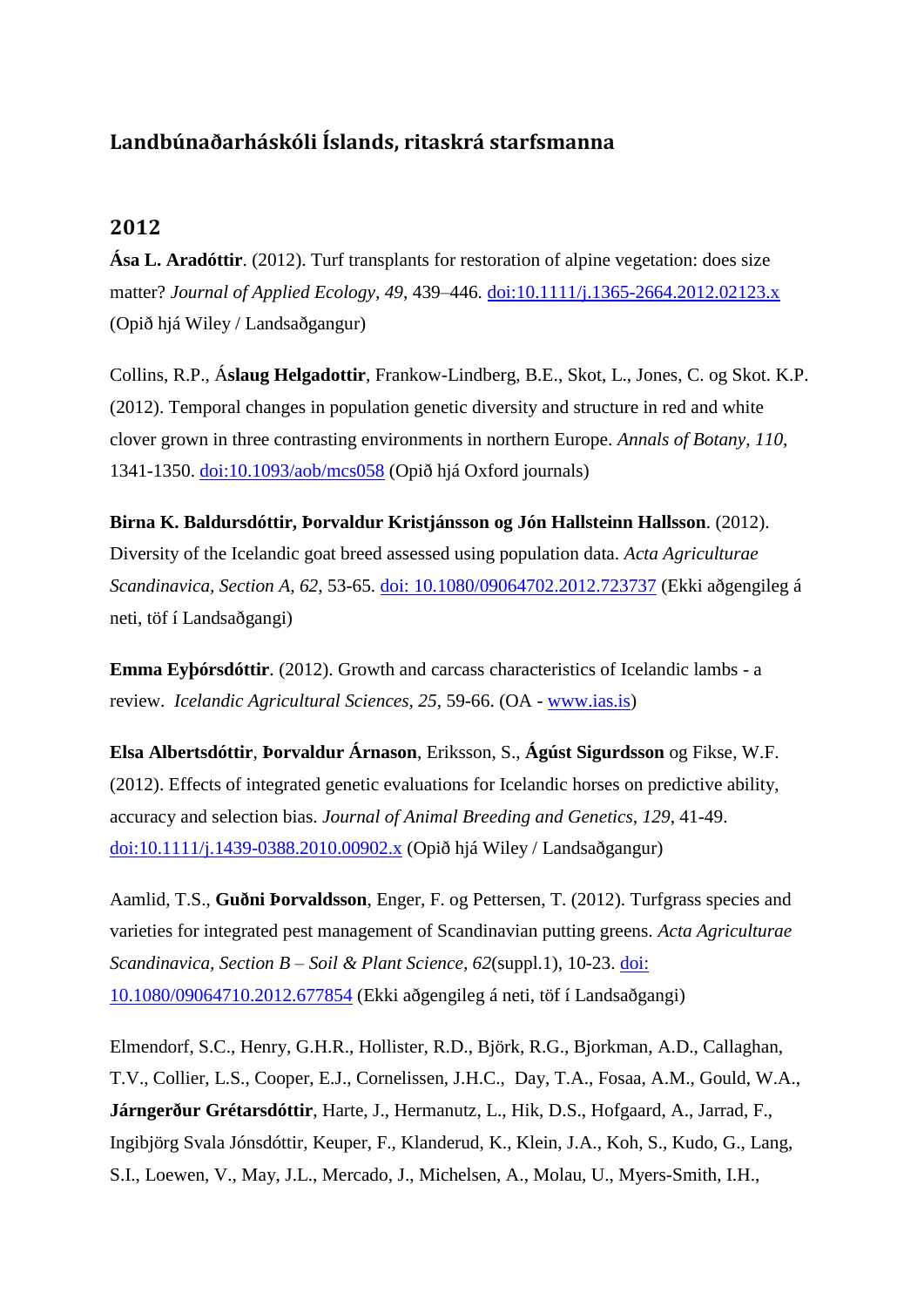Oberbauer, S.F., Pieper, S., Post, E., Rixen, C., Robinson, C.H., Schmidt, N.M., Shaver, G.R., Stenström, A., Tolvanen, A., Totland, Ø., Troxler, T., Wahren, C., Webber, P.J., Welker, J.M. og Wookey, P.A. (2012). Global assessment of experimental climate warming on tundravegetation: heterogeneity over space and time 2012. *Ecology Letters, 15,* 164–175. [doi:10.1111/j.1461-0248.2011.01716.x](http://onlinelibrary.wiley.com/doi/10.1111/j.1461-0248.2011.01716.x/pdf) (Opið hjá Wiley / Landsaðgangur)

Stefánsson, T.S., Serenius, M. og **Jón Hallsteinn Hallsson**. (2012). Analysis of the genetic diversity of Icelandic populations of two barley leaf pathogens, *Rhyncosporium secalis* and *Pyrenophora teres*. *European Journal of Plant Pathology, 132*, 167-180. [doi:10.1007/s10658-](http://download.springer.com/static/pdf/920/art%253A10.1007%252Fs10658-012-9974-8.pdf?auth66=1384447308_f96e77bba6bdab4fd61a596bdb20c486&ext=.pdf) [012-9974-8](http://download.springer.com/static/pdf/920/art%253A10.1007%252Fs10658-012-9974-8.pdf?auth66=1384447308_f96e77bba6bdab4fd61a596bdb20c486&ext=.pdf) (Opið hjá Springer / Landsaðgangur)

**Göransson**, M., Sigríður Dalmannsdóttir, **Þórdís A. Kristjánsdóttir** og **Áslaug Helgadóttir**. (2012). Genetic shift in white clover (*Trifolium repens* L.) after natural selection in a marginal area. *Icelandic Agricultural Sciences, 25*, 41-50. (OA - [www.ias.is\)](http://www.ias.is/landbunadur/wgsamvef.nsf/Attachment/Magnus%20Goransson%20et%20al%202012/$file/Magnus%20Goransson%20et%20al%202012.pdf)

Þorsteinn Sæmundsson, **Ólafur Arnalds**, Kneisel, C., Helgi Páll Jónsson og Decaulne, A. (2012). The Orravatnsrustir palsa site in Central Iceland – Palsas in an aeolian sedimentation environment. *Geomorphology, 167-168*, 13-20. <http://dx.doi.org/10.1016/j.geomorph.2012.03.014> (Opið hjá ScienceDirect / Landsaðgangur)

Birgir V. Óskarsson, Riishuus, M.S. og **Ólafur Arnalds**. (2012). Climate-dependent chemical weathering of volcanic soils in Iceland. *Geoderma, 189-190*, 635-651. [http://dx.doi.org/10.1016/j.geoderma.2012.05.030](http://ac.els-cdn.com/S0016706112002376/1-s2.0-S0016706112002376-main.pdf?_tid=c05b90d2-4bb9-11e3-b0f9-00000aacb361&acdnat=1384274872_d86e131f579dee77d42d60751d0cf40f) (Opið hjá ScienceDirect / Landsaðgangur)

Elín Fjóla Þórarinsdottir og **Ólafur Arnalds**. (2012). Wind erosion of volcanic materials in the Hekla area, South Iceland. *Aeolian Research, 4*, 39-50. [http://dx.doi.org/10.1016/j.aeolia.2011.12.006](http://ac.els-cdn.com/S187596371200002X/1-s2.0-S187596371200002X-main.pdf?_tid=ed8a6628-4bb9-11e3-b9d4-00000aacb360&acdnat=1384274947_aaa1b4d25decadc34125df52dda34940) (Opið hjá ScienceDirect / Landsaðgangur)

**Ólafur Arnalds, Fanney Ósk Gísladóttir** og **Berglind Orradottir**. (2012). Determination of aeolian transport rates of volcanic soils in Iceland. *Geomorphology, 167-168*, 4-12. [http://dx.doi.org/10.1016/j.geomorph.2011.10.039](http://ac.els-cdn.com/S0169555X11006453/1-s2.0-S0169555X11006453-main.pdf?_tid=29803658-4bba-11e3-b006-00000aab0f6c&acdnat=1384275048_d6c709ddce2b45df5b1947fba25c7025) (Opið hjá ScienceDirect / Landsaðgangur)

Wallenius, K., Lappi, K., Mikkonen, A., Wickström, A., Vaalama, A., **Lehtinen, T.** og Suominen, L. (2012). Simplified MPN method for enumeration of soil naphthalene degraders using gaseous substrate. *Biodegradation, 23*, 47–5. [doi:10.1007/s10532-011-9485-x](http://link.springer.com/article/10.1007/s10532-011-9485-x#page-2) (Opið hjá Springer / Landsaðgangur)